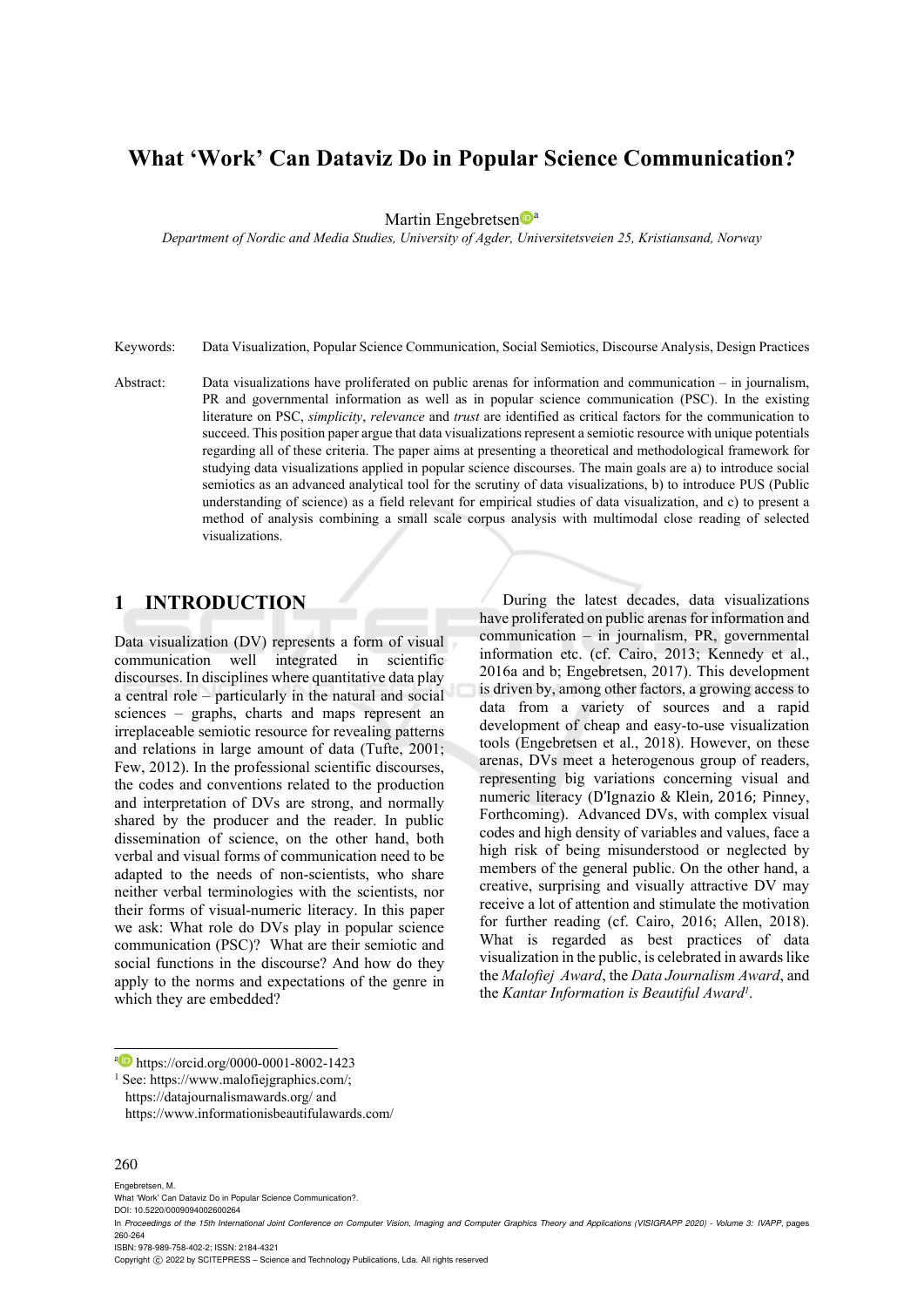In the existing literature on public understanding of science (PUS), certain critical factors are identified regarding popular science communication. These values relate to *simplicity*, *relevance* and *trust* (cf. Bauer, 2009). Complex scientific problems and findings need to be simplified, in order to be understood by non-scientists. Further, these findings need to be contextualized and related to issues important to the general reader, in order to gain attention and emotional engagement. And, finally, the chosen forms of communication need to evoke trust, both in the communicator – be it a news organization or a professional mediator  $-$  and in the scientific source behind the popularized presentation. The argument underlying this paper, is that data visualizations represent a text type with particular affordances regarding both simplicity, relevance and trust. Simplification of complexity follows with the reductional nature of DVs, being the result of a number of choices made by the producer through the pipeline of production. Relevance and emotional engagement can be evoked by the message carried by the data itself, for instance when a chart shows the development of criminal incidents in a specific urban area. It can also be evoked by the contextualization provided by the verbal co-text, or by the interactive options offered in certain digital contexts. Finally; trust can be built through transparency regarding the production process; opening the "black box". Such transparency can be achieved by informing broadly about the scientific sources and the data sources behind the DV, the methods used in the production of it, as well as the institution and the persons behind the popular version (Engebretsen, 2017).

This position paper aims at presenting a theoretical and methodological framework for studying DVs in popular science discourses. The main goals are a) to introduce social semiotics as an advanced analytical tool for the scrutiny of data visualization as a multimodal text type situated in particular social practices, b) to introduce PUS (public understanding of science) as a field relevant for empirical, discourse oriented studies of data visualization, and c) to present a method of analysis combining a small scale corpus analysis with multimodal close reading of selected DVs. The results of the study will be particularly relevant for science journalists and others working with science communication, as well as students and researchers in the field of information visualization and the field of Science and Technology in Society (STS).

#### **2 THEORETICAL FRAMEWORK**

The main framework for the planned study is social semiotic discourse analysis (SSDA). This approach to texts and other meaningful cultural artefacts can be traced back to the Australian linguist Michael Halliday (Halliday, 1978). His theories of meaningmaking through verbal utterances have been adapted to multimodal and mediated contexts, e.g. by Gunther Kress and Theo van Leeuwen (Kress and van Leeuwen, 2006; van Leeuwen, 2005). The study is also inspired by Norman Fairclough's model of critical discourse analysis (Fairclough, 2012), aiming at revealing the social and political impact of specific textual choices. This theoretical framework invites an analytical approach first focusing on semiotic, meaning-making structures in the visualization itself, and then on the role that the DV has in the textual whole in which the DV is embedded. Finally, the findings on these semiotic-technological levels are discussed with regards to the norms and conventions of the specific genre and to the socio-cultural practice in which the DV is an integrated element (see more about methodology below).

A core concept in social semiotic theory, is that of the three metafunctions. The metafunctions refer to the ways in which an expression relates to different aspects of the context: to the experienced world, to the participants in the discourse and to the textual and technological resources applied in the production of the message. These metafunctions correspond to three types of meaning. *Experiental meaning* concerns what the text can say about (an aspect of) the world. *Inter-personal meaning* concerns the construction of social relations between the participants in the discourse – e.g. between the producer and the reader of a DV as well as between the reader and the persons/groups represented by the DV. Finally, *compositional meaning* concerns the ways in which semiotic and media-technological resources are used to create wholeness and coherence in the textual output (Halliday, 1978; Kress & van Leeuwen, 2006). All of these three dimensions of meaning are realized as semiotic potentials (although not necessarily identified by all readers), in any instance of meaningful expression – be it a 5-word e-message or a 50-minute documentary film – but they are obviously realized in very different ways. A relevant question is thus; how are the three metafunctions realized in DVs applied in public science communication, and how do they contribute to understanding, engagement and trust?

In a similar study conducted in 2017, the framework of SSDA was applied in an analysis of 17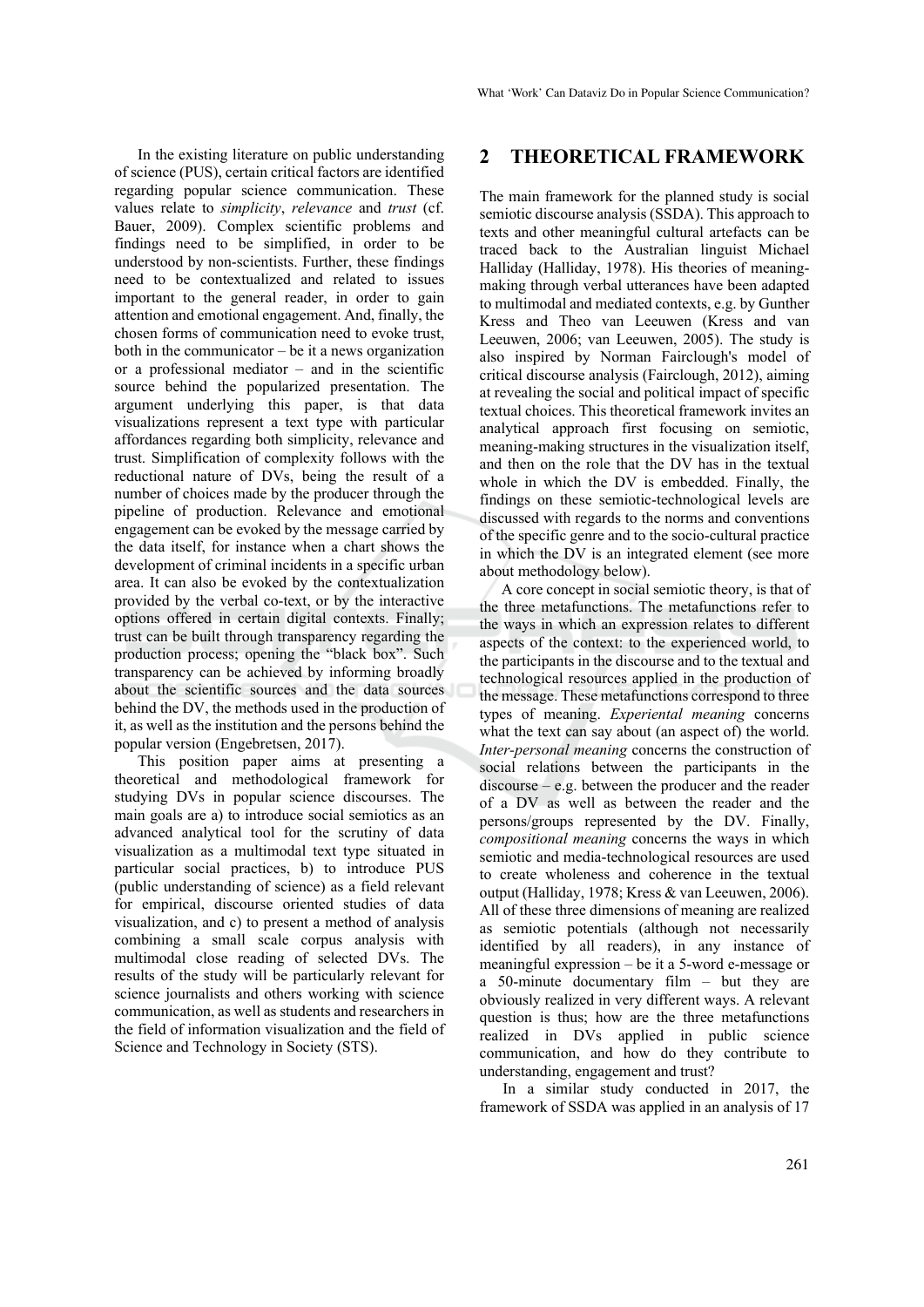journalistic data visualizations, collected from four major Norwegian news sites (Engebretsen, 2017). The study revealed that many of the DVs were designed in a way that made complex patterns in the data material easy to perceive, and thus supported the processing of experiental meaning. Interpersonal meaning potentials were, on the other hand, less focused. Only eight of the 17 DVs provided any information about the producers behind the visualizations, and only four offered substantial information regarding the methods used in the process of production. 10 of the DVs offered elements of interactivity, inviting the readers to explore the underlying data by themselves. This study provides a relevant model for analysis, although the DVs were collected from a different domain of public discourse than the PSC-discourse described in this position paper.

The other part of the theoretical framework for the study, is that of public understanding of science (PUS). PUS is a field of activity as well as an area of social research, closely related to the wider field of Science, Technology and Society (STS). PUS-related studies include the building of theory and models, qualitative case studies as well as surveys and other quantitative studies of science communication taking place in a range of public genres; science blogs, science journalism, popular science magazines, museum exhibitions etc. The PUS-discourse has historically, according to Bauer (2009), focused on three different problems. In the 60s and 70s, the focus was on a deficit of knowledge in the general audience. In the 80s, the dominating concern was a deficit of attention, interest and support of science in the general public. Since the 90s, much attention in the PUS-discourse is given to the lack of trust to science as well as to the media. The discourse of fake news (having grown in intensity in the Trump-period), is a symptom (or a driver) of the deficit of trust to the media. To illustrate the issue of low trust in science, one can look to Norway, a nation with a high educational attainment, $2$  yet, with a very high density of climate skeptics. In the period 2013-2018, between 22 and 27 per cent of the adult Norwegian population were skeptical to the idea that climate changes are related to human activities, in spite of what is massively communicated by scientists. 3

Modelling the interaction between the "esoteric" scientific discourses going on among scientists, and the "exoteric" discourses of science on the public and

private arenas, Bauer – referring to Flecks coreperiphery-model from 1937 (see Fleck, 1979) – states that the further away from the esoteric core, the exoteric discourses are characterized by a growing gradient of simplification, concreteness and certainty of judgement. In other words; in a highly popularized presentation of a scientific result, one must expect to find a higher degree of simplification, of visual illustration and of certainty (i.e. a lack of reservations and modifications) than what is expected in e.g. a textbook in higher education. Bauer calls for more discourse-oriented studies – as a complement to the far more frequent quantitative studies – in future investigations of the PUS dynamics, where the relationships between the esoteric and the (different levels of) exoteric discourses of science ought to be closely investigated.

Some commentators are less concerned about public deficits regarding knowledge, interest and trust in their approach to science communication, and more concerned about dialogue and active participation. They call for a less top-down and more interactive, mutual and dialogical view on the interaction between scientists, science communicators and the public audience (Riise, 2008; Santerre, 2008). Davies & Horst (2016) model science communication as a non-hierarchic ecosystem, and point to its large complexity of actors, epistemologies and discursive elements. In a dialogical, non-hierarchic approach to science communication, the style of expression and the interpersonal dimension of meaning making play a substantial role in the construction of the participants' identities and their discursive roles and power.

In the intersection between these two frameworks, where the analytical tools of social semiotic theory are focused by core issues in the field of PUS, we can extract a more nuanced set of research questions in our study of data visualization in science communication, building on the broad and general questions formulated in the initial paragraph. We now ask:

- What characterizes the visual codes applied in DVs in successful PSC to inform about aspects of the world?4
	- o What DV types are used? What visual codes, metaphors, forms and colors are applied? What is the level of information density?

<sup>2</sup> According to National Statistics Institute of Norway, 34 per cent of the Norwegian population have education on a bachelor's level or higher. https://www.ssb. no/en/utdanning/statistikker/utniv

<sup>3</sup> https://www.bt.no/btmeninger/debatt/i/LALy5V/slik-erde-norske-klimaskeptikerne

<sup>4</sup> In this paper, «successful PSC» refers to award winning instances of Popular Science Communication.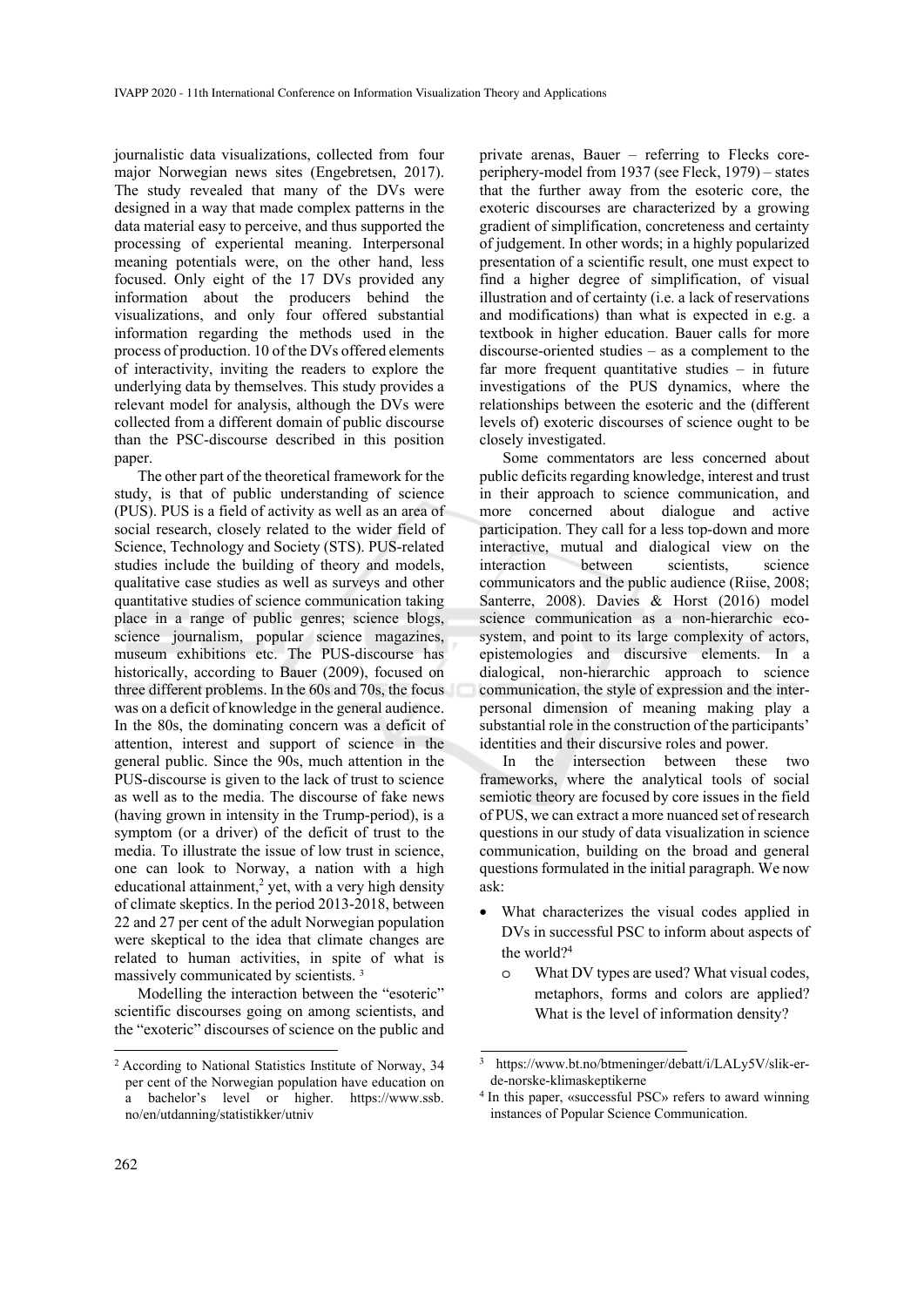- What role do these DVs have with regards to the overall message of the texts in which they are embedded?
	- o Do they carry core information? Do they document, illustrate, tell stories? Are elements of uncertainty represented verbally or visually?
- What characterizes the interplay between DV and co-text regarding the construction of identities, trust and discursive roles?
	- Are the DVs related to information concerning sources and methods? Are there any invitations for reader activity and/or dialogue?
- How do the findings related to the questions above apply to the current norms and expectations of popular science communication? Do they contribute to simplicity, engagement and trust?

### **3 METHODOLOGY**

The method suggested to answer the questions above, is that of social semiotic discourse analysis (SSDA). This form of analysis belongs to the scientific paradigm of hermeneutics, linking descriptive, interpretive, and critical perspectives to generate a framework aimed at understanding how a certain semiotic artefact 'works' in a certain socio-cultural context (cf. van Leeuwen, 2005; Ledin & Machin, 2018). In SSDA, the analyst will always relate a close reading of selected elements on the micro level (the semiotic structures) to relevant elements on the macro level (the socio-cultural context) in order to understand the social functions of the semiotic choices made by the text producer. Sometimes the socio-cultural context is investigated directly, through observation, interviews etc.; sometimes it is investigated indirectly, through textual implication, other literary sources or general knowledge. The approach to the collected data follows an abductive method, combining the deductive use of certain theoretical perspectives as a starting point for the data analysis, with an inductive openness to the unique features of the investigated objects and their social contexts (Richardson & Kramer, 2006).

The first stage in a SSDA is most often to gather a selection of samples from the field under scrutiny (Aiello, forthcoming). The samples can be described according to their formal characteristics on a relevant level of detail. In the next stage, a small or large number of samples are analyzed with focus on the realization of the three metafunctions. The number of samples is dependent on the research questions as

well as the resources allocated to the study. When dealing with a larger corpus, a pilot-study with close reading of 2-3 samples can reveal what features that are most relevant to include in a more formalized and systematic study of the whole corpus. (cf. Engebretsen 2017)

The final stage of the analysis includes a discussion of the findings in relation to the sociocultural context that they belong to. What semiotic and social work do the artefacts do? Do they answer to the norms and quality criteria of the genre? Do they represent change and innovation? Do they affect issues related to power, democracy and equality? This is the stage where the most important questions are dealt with, although the answers – as always in qualitative research – necessarily will involve interpretations and perspectivations on the side of the researcher.

#### **3.1 Material for Analysis**

In the suggested study, the analyst will follow the three stages described above, with a focus on the issues formulated in the four research questions. The corpus material belongs to the category of "best practices". It consists of 20 DVs, found in 20 pricewinning instances of popular science communication. The price-winners are collected from three different awards, all relevant to the PUS-discourse.

Both static and interactive DVs will be included in the sample. The difference between a static (explanatory) and an interactive (exploratory) DV may affect all three of the semiotic metafunctions mentioned in the theory section. E.g.; a static DV may have a stronger narrative power, while an interactive DV may lead to a more active and emotionally engaged reading process.

The selection of samples is obviously not representative of all DVs applied in PSC. Thus, the findings cannot be taken as indicative of the total population. On the contrary, they most probably stand out from their population, which is the reason for their status as price-winners. However, this status also gives them the function of being models for other DV designers. Close reading of a 'golden sample' is particularly relevant in a genre with such a rapid development concerning visual and technological design. What wins prices today, will most probably affect the mainstream of tomorrow.